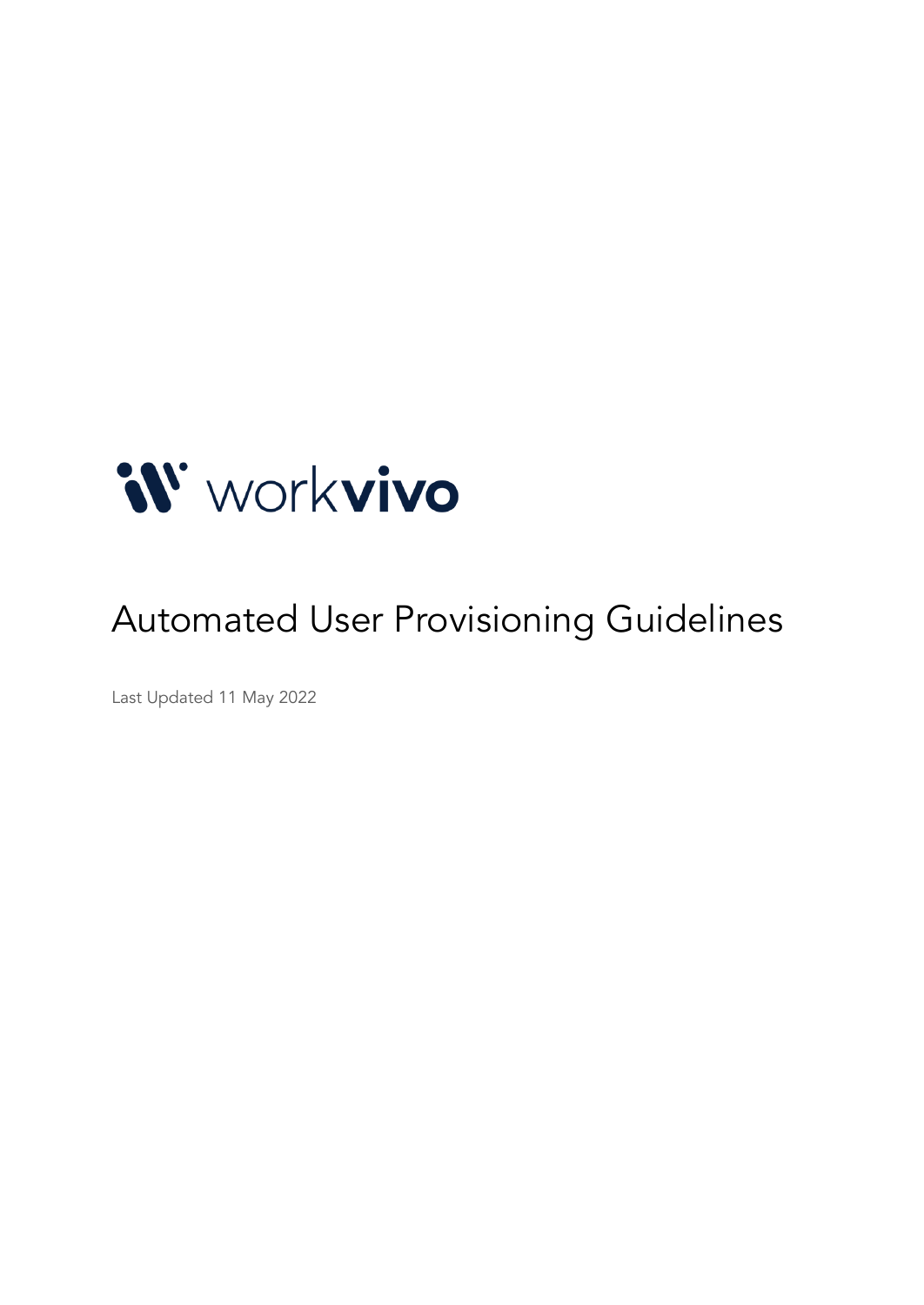# Table of Contents

| 1.                            | <b>Executive Summary</b>       | 3              |
|-------------------------------|--------------------------------|----------------|
| 2. Workvivo data requirements |                                |                |
| 2.1.                          | File format                    | $\overline{4}$ |
| 2.2.                          | Mandatory fields               | 5              |
| 2.3.                          | Optional, but desirable fields | 6              |
| 2.4.                          | Group configuration            | 7              |
| 2.5.                          | Handling of deactivated users  | $\overline{7}$ |
| 3.                            | File transport and scheduling  | 8              |
| 3.1.                          | Supported transport mechanisms | 8              |
| 3.2.                          | Credentials storage            | 8              |
| 3.3.                          | File naming                    | 9              |
| 3.4.                          | Frequency and scheduling       | 9              |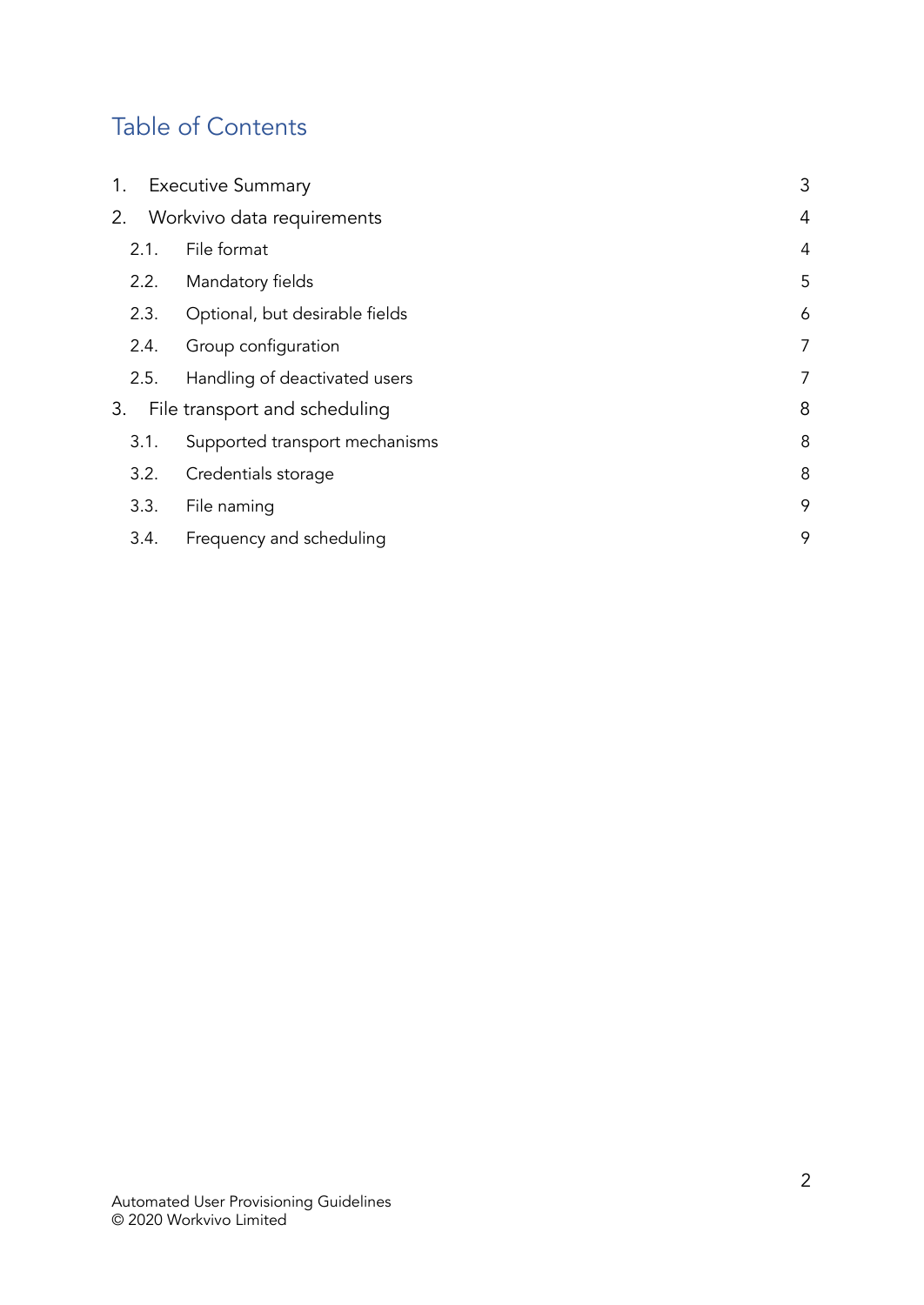## <span id="page-2-0"></span>1. Executive Summary

This document provides an overview of integrating Workvivo with a third-party system for the purposes of automatically provisioning users into the Workvivo platform. In this scenario, the third-party system is designated as the source of truth for user/employee data in the client organisation.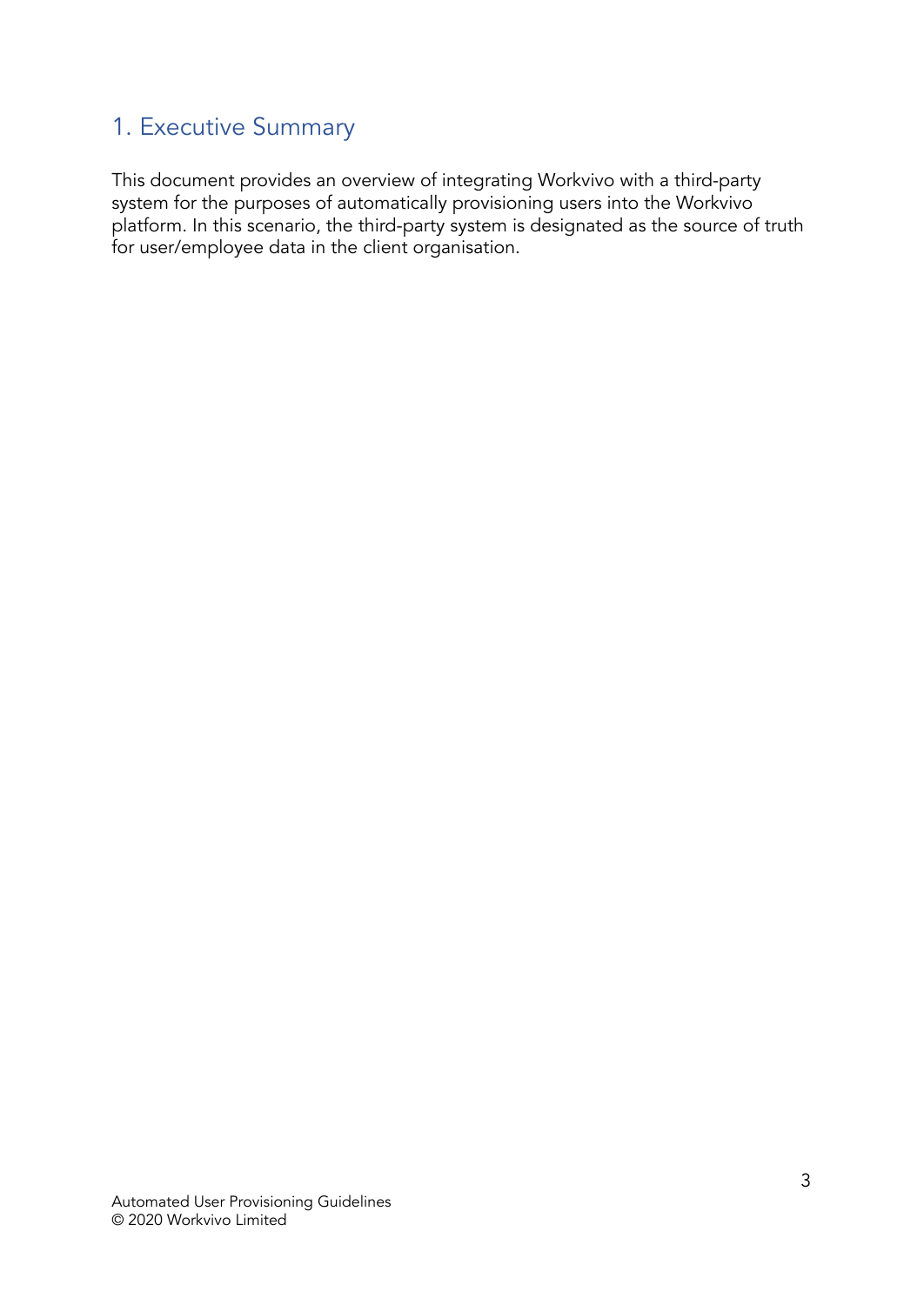### <span id="page-3-0"></span>2. Workvivo data requirements

Workvivo has minimal data requirements when it comes to provisioning users for access to the application. We request that any incoming data is provided in the format that it should be displayed in the Workvivo system. If any fields have specific formatting conventions in the third-party system - for example, if names are stored in uppercase, we request that they are sent to Workvivo in the correct case for display purposes.

#### <span id="page-3-1"></span>2.1.File format

For file-based user data import, we support CSV and XLSX files as standard. CSV is the preferred format. For all of these formats, we can support import without modification as long as it adheres to the following attributes:

- The first row of the file contains the column headings as described in the field lists outlined in this document.
- The order of columns is not important.
- Any columns not required by Workvivo will be ignored.

For CSV files specifically, we support import without modification on the basis that:

- Fields are enclosed with double quotes.
- Columns are separated with commas.
- Rows are terminated by a newline character.

We can support files that fall outside of the above requirements, but system modification may be required to do so.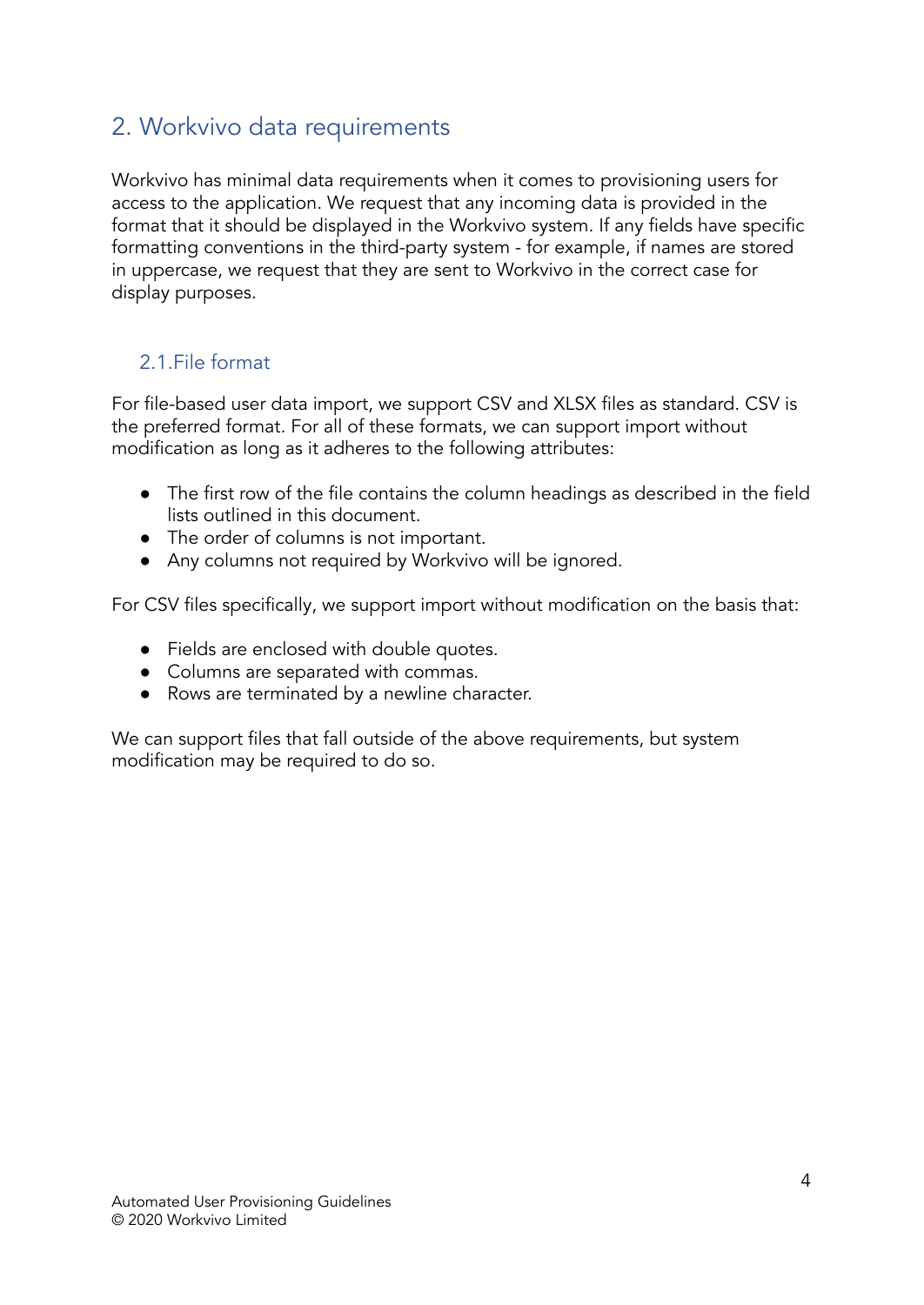#### <span id="page-4-0"></span>2.2.Mandatory fields

The following are the mandatory fields that we require to provision users in the Workvivo system:

| <b>Column Heading</b> | Description                | Format | <b>Notes</b>                                                                                                                                                                                                                                                                        |
|-----------------------|----------------------------|--------|-------------------------------------------------------------------------------------------------------------------------------------------------------------------------------------------------------------------------------------------------------------------------------------|
| ID                    | Third-party ID             | String | We use this to find existing user records and check<br>if an update or deactivation is required.<br>Typically this is the employee ID or employee no.<br>but if there are leading zeros in this value, another<br>field must be provided instead e.g. username or<br>email address. |
| Email                 | Email address              | String | Must be a valid email address and must be unique<br>per user.                                                                                                                                                                                                                       |
| FirstName             | First name                 | String |                                                                                                                                                                                                                                                                                     |
| LastName              | Last name                  | String |                                                                                                                                                                                                                                                                                     |
| JobTitle              | Job title                  | String |                                                                                                                                                                                                                                                                                     |
| [Group Type 1]        | Department-styl<br>e group | String | The column heading should be the name of the<br>group type, e.g. "Department", "Division", "Work<br>Group", etc.                                                                                                                                                                    |
| [Group Type 2]        | Location-style<br>group    | String | The column heading should be the name of the<br>group type, e.g. "Location", "Office", "Region",<br>etc.                                                                                                                                                                            |

At a minimum, we require at least two group columns to classify users. We require:

- one department-style group type such as Department, Division, Team, etc;
- one location-style group type such as Location, Office, Country, Region, etc.

We support the inclusion of any number of groups so please provide additional group columns if beneficial for your organisation.

The group data should be in a string format and should be the name of the group. The group types need to be pre-configured in Workvivo before the group data will be imported.

For group types, if the name of the group type contains a space, e.g. "Work Location", please include the space in the Column Heading, i.e. use "Work Location" and not "WorkLocation".

If a new group term is encountered during the provisioning process, we will create it and assign the user to it. Please do not send additional data in the group columns or this will be included as part of the group name.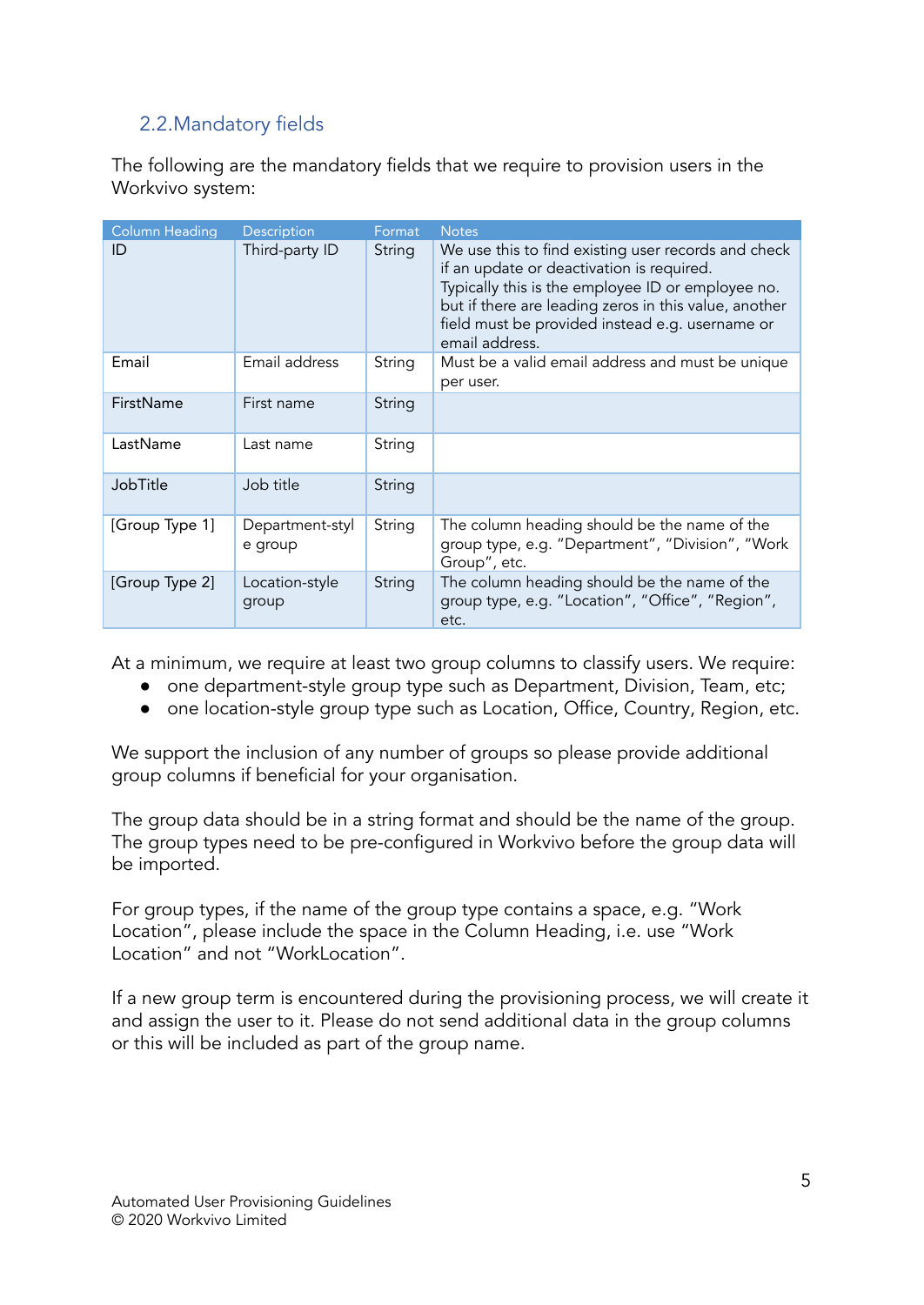#### <span id="page-5-0"></span>2.3.Optional, but desirable fields

The following fields are optional, in that they are not strictly required for the Workvivo platform to operate. Their inclusion, however, greatly enriches the functionality of Workvivo so we suggest including them if possible.

| <b>Column Heading</b> | Description                                        | Format     | <b>Notes</b>                                                                                                                                                                                                                                                                          |
|-----------------------|----------------------------------------------------|------------|---------------------------------------------------------------------------------------------------------------------------------------------------------------------------------------------------------------------------------------------------------------------------------------|
| HireDate              | Hire date                                          | YYYY-MM-DD | If provided, Workvivo can issue<br>automated work anniversary posts and<br>new joiner welcome posts. Each user<br>can opt out of work anniversary posts if<br>they wish                                                                                                               |
| DirectDial            | Direct dial no.                                    | String     | We don't impose any specific<br>formatting rules on phone number<br>fields.                                                                                                                                                                                                           |
| MobilePhone           | Mobile phone<br>no.                                | String     | We don't impose any specific<br>formatting rules on phone number<br>fields.                                                                                                                                                                                                           |
| ManagerID             | Third-party ID<br>of that<br>employee's<br>manager | String     | We use this field to make an<br>association between employees. If<br>employees' Manager IDs are provided,<br>we can:<br>create the organisational chat<br>$\bullet$<br>notify managers when their<br>direct reports receive a<br>shout-out                                            |
| PhotoURL              | Public URL of<br>user's profile<br>photo           | String     | If the user's profile photo can be<br>retrieved from a public URL, we will<br>retrieve it from there.                                                                                                                                                                                 |
| PhotoFilename         | Local path to<br>user's profile<br>photo           | String     | If the user's profile photo can be<br>retrieved from the same location as the<br>import CSV/Excel file, we will use this<br>path to retrieve it from there. The<br>photo filename should be<br>FirstName.LastName or match the<br>user's ID. Accepted file types are .png<br>or .jpeg |
| <b>DateOfBirth</b>    | Date of birth                                      | YYYY-MM-DD | If provided, Workvivo can issue<br>automated birthday posts. Each user<br>can opt out of birthday posts if they<br>wish                                                                                                                                                               |
| LeaveDate             | Leave date                                         | YYYY-MM-DD | If present and if this is a date in the<br>past, we will deactivate the user<br>account if it is currently active.                                                                                                                                                                    |

Note: Both the PhotoURL and PhotoFilename columns are not required unless you are sending some profile photos via a public URL and others as a local path.

If we have already imported a profile photo for a user, we will not attempt to import it again unless the PhotoURL or PhotoFilename value is different to the value when we originally imported it. If an updated user profile photo needs to be sent to Workvivo, please change the path of the PhotoURL or PhotoFilename as otherwise it will be ignored.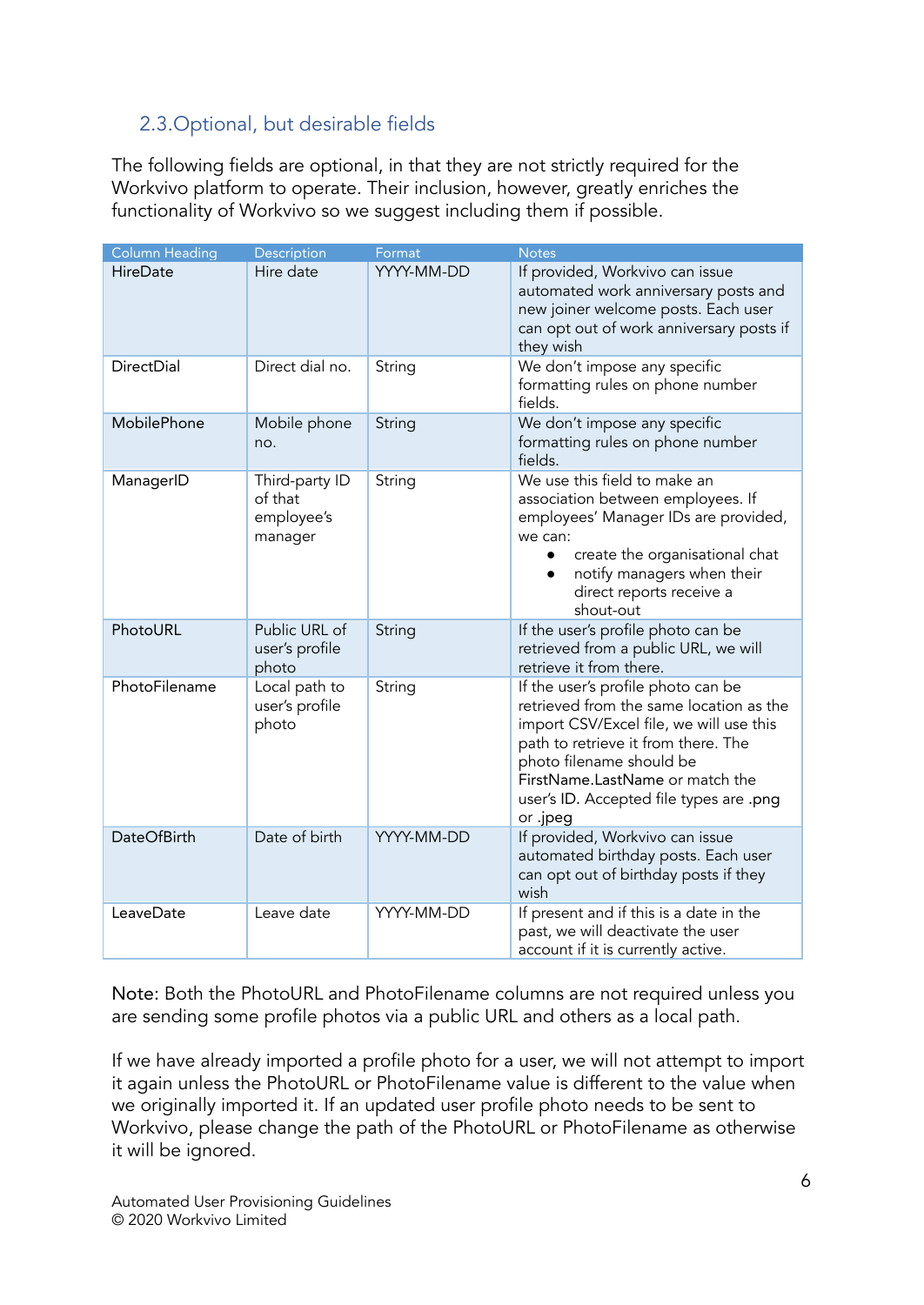<span id="page-6-0"></span>As mentioned previously, if there are any additional columns in the file that are not used in Workvivo, we will ignore this data.

#### 2.4.Group configuration

Prior to import, it's important for us to configure the group types that will be sent in the file, otherwise group columns will be ignored. To do this, we need a list of the group types to be sent to us in advance of the first import.

#### <span id="page-6-1"></span>2.5.Handling of deactivated users

The default Workvivo configuration operates on the basis that a complete list of current active users is sent to us. As such, we will analyse the import file to determine:

- What new user records need to be created
- What existing user records need to be updated
- What existing user records need to be deactivated

By default, we determine what records should be deactivated on the basis of omission. In other words, if a user is set up in Workvivo, but is not present in the import file, we will deactivate their account. We will also deactivate users if a LeaveDate column is included in the file and if this date is in the past.

Note that if more than 5% of users would be deactivated based on the file contents, we will skip deactivating users and manually investigate if so many users should be deactivated.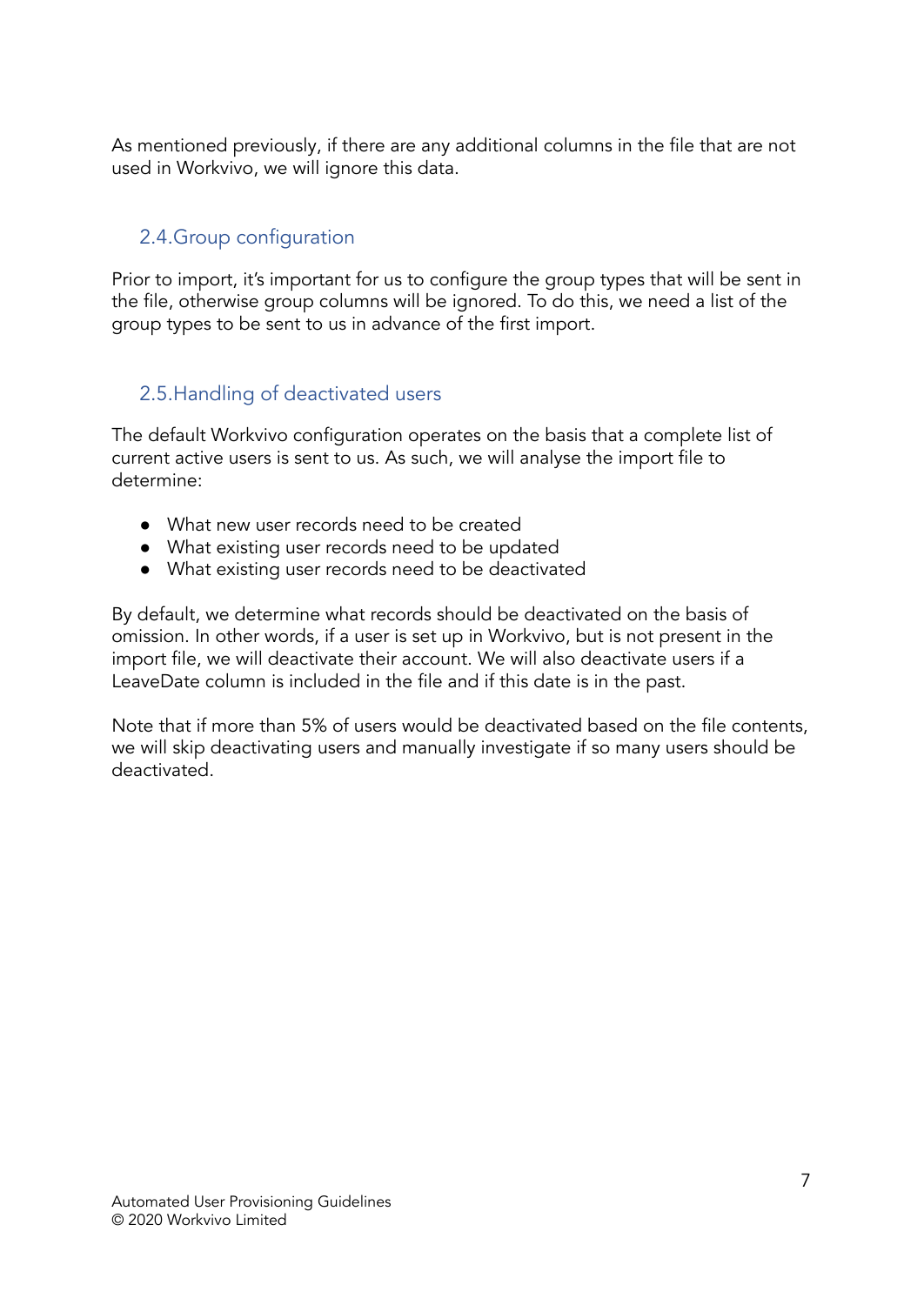## <span id="page-7-0"></span>3. File transport and scheduling

We are very flexible on the approach taken for how to transfer files from a third-party system to Workvivo. We support most modern transport mechanisms out-of-the-box. Our preference is for the file to be placed in a location owned and controlled by the third-party vendor, but we can provide an Amazon S3 bucket where files can be placed if required. If you opt to utilise the Workvivo Amazon S3 bucket once the file has been imported we will remove and delete the file from the S3 bucket, resulting in the data remaining on our S3 bucket only for the required time period.

#### <span id="page-7-1"></span>3.1.Supported transport mechanisms

Workvivo supports automated retrieval of files over any of the following transport mechanisms as standard, without modification required:

- HTTPS (with Basic Authentication)
- SFTP
- WebDAV
- Amazon S3 and S3-compatible cloud storage vendors

Note: we do not support retrieving files over unencrypted transport channels such as HTTP or FTP. We also do not support retrieving files over any channel that does not require some form of authentication (with the exception of importing profile photos via public URLs).

<span id="page-7-2"></span>If you need to transfer files over a mechanism not listed above, please let us know.

#### 3.2.Credentials storage

All credentials for accessing files (e.g. SFTP account usernames and passwords) are encrypted in the Workvivo database using the AES-256-CBC cipher and MAC signing.

#### <span id="page-7-3"></span>3.3.File naming

To avoid issues where a file doesn't exist if the export on the third-party system failed for some reason, or where there is a synchronisation issue with time zones or date formatting, we prefer to use an approach where the same file is overwritten daily rather than storing multiple files and using timestamps to designate which file is the latest copy.